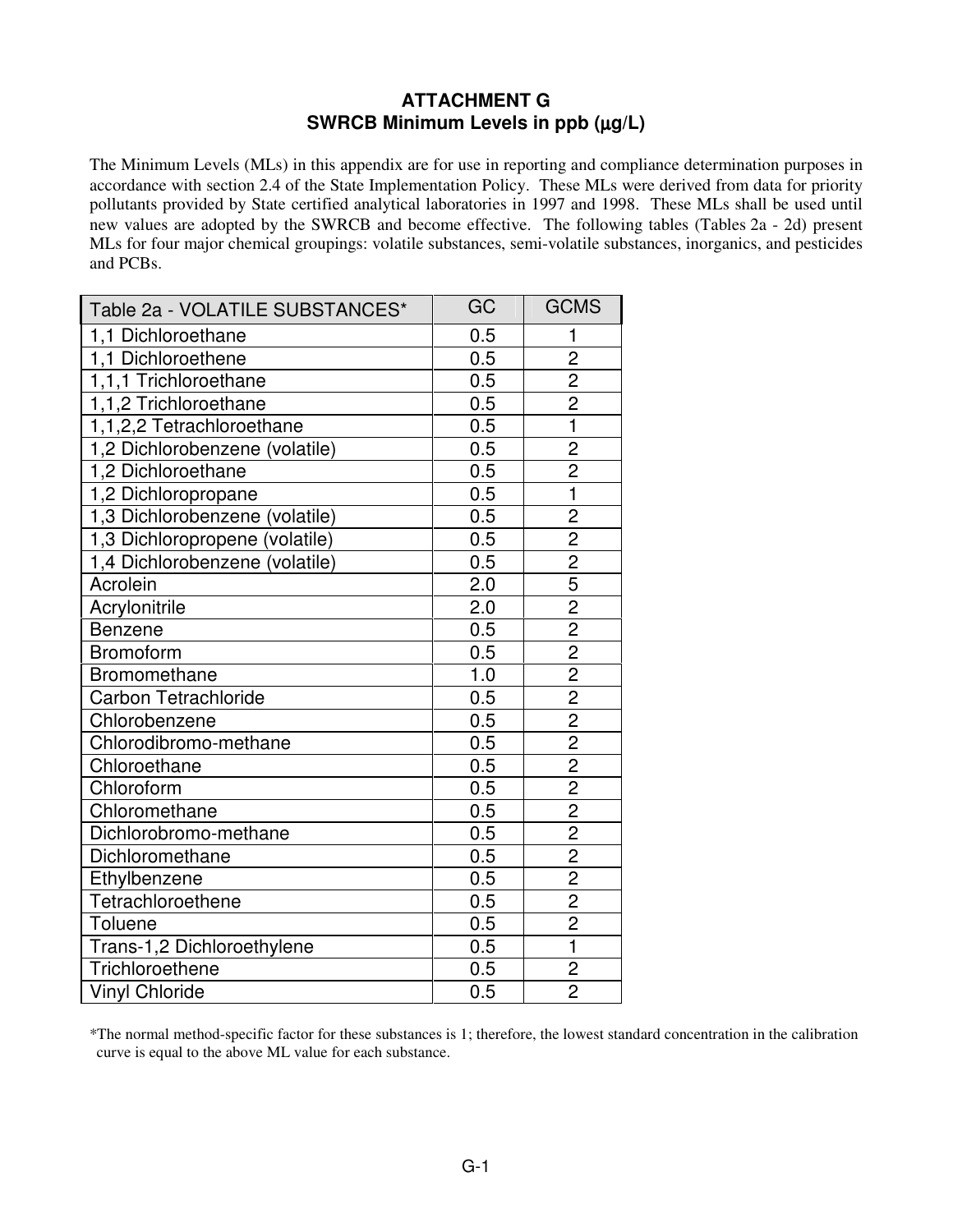| Table 2b - SEMI-                   |                |                |                |              |
|------------------------------------|----------------|----------------|----------------|--------------|
| <b>VOLATILE SUBSTANCES*</b>        | GC             | <b>GCMS</b>    | <b>LC</b>      | <b>COLOR</b> |
| 1,2 Benzanthracene                 | 10             | 5              |                |              |
| 1,2 Dichlorobenzene (semivolatile) | $\overline{2}$ | $\overline{2}$ |                |              |
| 1,2 Diphenylhydrazine              |                | 1              |                |              |
| 1,2,4 Trichlorobenzene             |                | 5              |                |              |
| 1,3 Dichlorobenzene (semivolatile) | $\overline{c}$ |                |                |              |
| 1,4 Dichlorobenzene (semivolatile) | $\overline{c}$ | 1              |                |              |
| 2 Chlorophenol                     | $\overline{c}$ | 5              |                |              |
| 2,4 Dichlorophenol                 |                | $\overline{5}$ |                |              |
| 2,4 Dimethylphenol                 |                | $\overline{c}$ |                |              |
| 2,4 Dinitrophenol                  | 5              | $\overline{5}$ |                |              |
| 2,4 Dinitrotoluene                 | 10             | $\overline{5}$ |                |              |
| 2,4,6 Trichlorophenol              | 10             | 10             |                |              |
| 2,6 Dinitrotoluene                 |                | 5              |                |              |
| 2- Nitrophenol                     |                | 10             |                |              |
| 2-Chloroethyl vinyl ether          | 1              | 1              |                |              |
| 2-Chloronaphthalene                |                | 10             |                |              |
| 3,3' Dichlorobenzidine             |                | 5              |                |              |
| 3,4 Benzofluoranthene              |                | 10             | 10             |              |
| 4 Chloro-3-methylphenol            | 5              | 1              |                |              |
| 4,6 Dinitro-2-methylphenol         | 10             | 5              |                |              |
| 4- Nitrophenol                     | 5              | 10             |                |              |
| 4-Bromophenyl phenyl ether         | 10             | 5              |                |              |
| 4-Chlorophenyl phenyl ether        |                | 5              |                |              |
| Acenaphthene                       | 1              | 1              | 0.5            |              |
| Acenaphthylene                     |                | 10             | 0.2            |              |
| Anthracene                         |                | 10             | $\overline{2}$ |              |
| Benzidine                          |                | 5              |                |              |
| Benzo(a) pyrene(3,4 Benzopyrene)   |                | 10             | $\overline{c}$ |              |
| Benzo(g,h,i)perylene               |                | 5              | 0.1            |              |
| Benzo(k)fluoranthene               |                | 10             | $\overline{2}$ |              |
| bis 2-(1-Chloroethoxyl) methane    |                | 5              |                |              |
| bis(2-chloroethyl) ether           | 10             | 1              |                |              |
| bis(2-Chloroisopropyl) ether       | 10             | $\overline{c}$ |                |              |
| bis(2-Ethylhexyl) phthalate        | 10             | 5              |                |              |
| Butyl benzyl phthalate             | 10             | 10             |                |              |
| Chrysene                           |                | 10             | 5              |              |
| di-n-Butyl phthalate               |                | 10             |                |              |
| di-n-Octyl phthalate               |                | 10             |                |              |
| Dibenzo(a,h)-anthracene            |                | 10             | 0.1            |              |
| Diethyl phthalate                  | 10             | $\overline{c}$ |                |              |
| Dimethyl phthalate                 | 10             | $\overline{c}$ |                |              |
| Fluoranthene                       | 10             | 1              | 0.05           |              |
| Fluorene                           |                | 10             | 0.1            |              |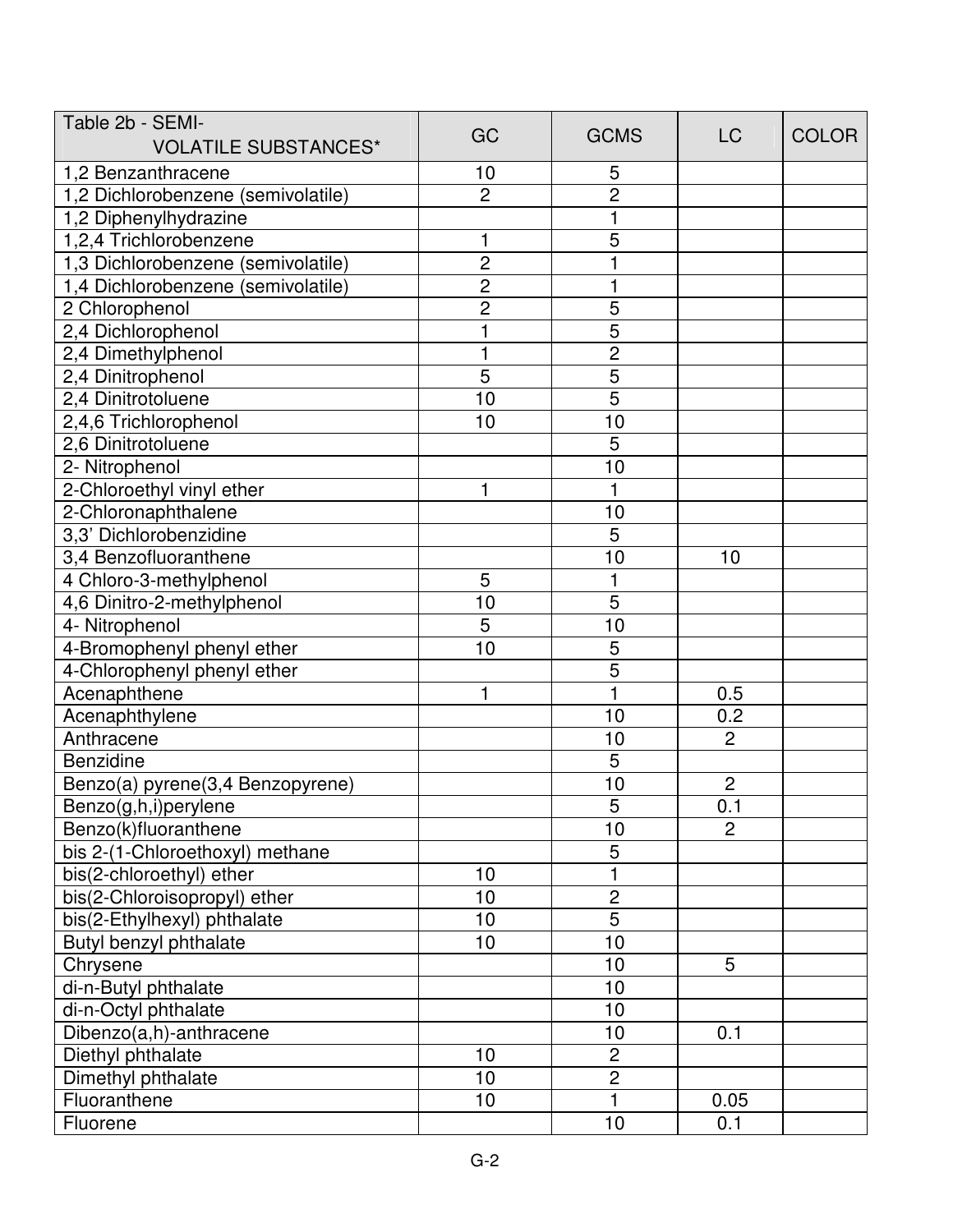| Table 2b - SEMI-<br><b>VOLATILE SUBSTANCES*</b> | GC | <b>GCMS</b> | <b>LC</b> | <b>COLOR</b> |
|-------------------------------------------------|----|-------------|-----------|--------------|
| Hexachloro-cyclopentadiene                      | 5  | 5           |           |              |
| Hexachlorobenzene                               | 5  |             |           |              |
| Hexachlorobutadiene                             | 5  |             |           |              |
| Hexachloroethane                                | 5  |             |           |              |
| Indeno(1,2,3,cd)-pyrene                         |    | 10          | 0.05      |              |
| Isophorone                                      | 10 |             |           |              |
| N-Nitroso diphenyl amine                        | 10 |             |           |              |
| N-Nitroso-dimethyl amine                        | 10 | 5           |           |              |
| N-Nitroso -di n-propyl amine                    | 10 | 5           |           |              |
| Naphthalene                                     | 10 |             | 0.2       |              |
| Nitrobenzene                                    | 10 |             |           |              |
| Pentachlorophenol                               |    | 5           |           |              |
| Phenanthrene                                    |    | 5           | 0.05      |              |
| Phenol **                                       |    |             |           | 50           |
| Pyrene                                          |    | 10          | 0.05      |              |

 \* With the exception of phenol by colorimetric technique, the normal method-specific factor for these substances is 1,000; therefore, the lowest standard concentration in the calibration curve is equal to the above ML value for each substance multiplied by 1,000.

\*\* Phenol by colorimetric technique has a factor of 1.

| Table $2c -$<br>INORGANICS* | <b>FAA</b> | <b>GFAA</b>    | <b>ICP</b>     | <b>ICPMS</b>   | <b>SPGFAA</b>  | <b>HYDRIDE</b> | <b>CVAA</b> | <b>COLOR</b> | <b>DCP</b> |
|-----------------------------|------------|----------------|----------------|----------------|----------------|----------------|-------------|--------------|------------|
| Antimony                    | 10         | 5              | 50             | 0.5            | 5              | 0.5            |             |              | 1,000      |
| Arsenic                     |            | $\overline{2}$ | 10             | $\overline{2}$ | $\overline{2}$ |                |             | 20           | 1,000      |
| Beryllium                   | 20         | 0.5            | $\overline{2}$ | 0.5            |                |                |             |              | 1,000      |
| Cadmium                     | 10         | 0.5            | 10             | 0.25           | 0.5            |                |             |              | 1,000      |
| Chromium<br>(total)         | 50         | $\overline{2}$ | 10             | 0.5            | 1              |                |             |              | 1,000      |
| Chromium VI                 | 5          |                |                |                |                |                |             | 10           |            |
| Copper                      | 25         | 5              | 10             | 0.5            | $\overline{2}$ |                |             |              | 1,000      |
| Cyanide                     |            |                |                |                |                |                |             | 5            |            |
| Lead                        | 20         | 5              | 5              | 0.5            | $\overline{2}$ |                |             |              | 10,000     |
| Mercury                     |            |                |                | 0.5            |                |                | 0.2         |              |            |
| <b>Nickel</b>               | 50         | 5              | 20             |                | 5              |                |             |              | 1,000      |
| Selenium                    |            | 5              | 10             | 2              | 5              | 1              |             |              | 1,000      |
| Silver                      | 10         |                | 10             | 0.25           | $\overline{2}$ |                |             |              | 1,000      |
| Thallium                    | 10         | $\overline{2}$ | 10             |                | 5              |                |             |              | 1,000      |
| Zinc                        | 20         |                | 20             |                | 10             |                |             |              | 1,000      |

\* The normal method-specific factor for these substances is 1; therefore, the lowest standard concentration in the calibration curve is equal to the above ML value for each substance.